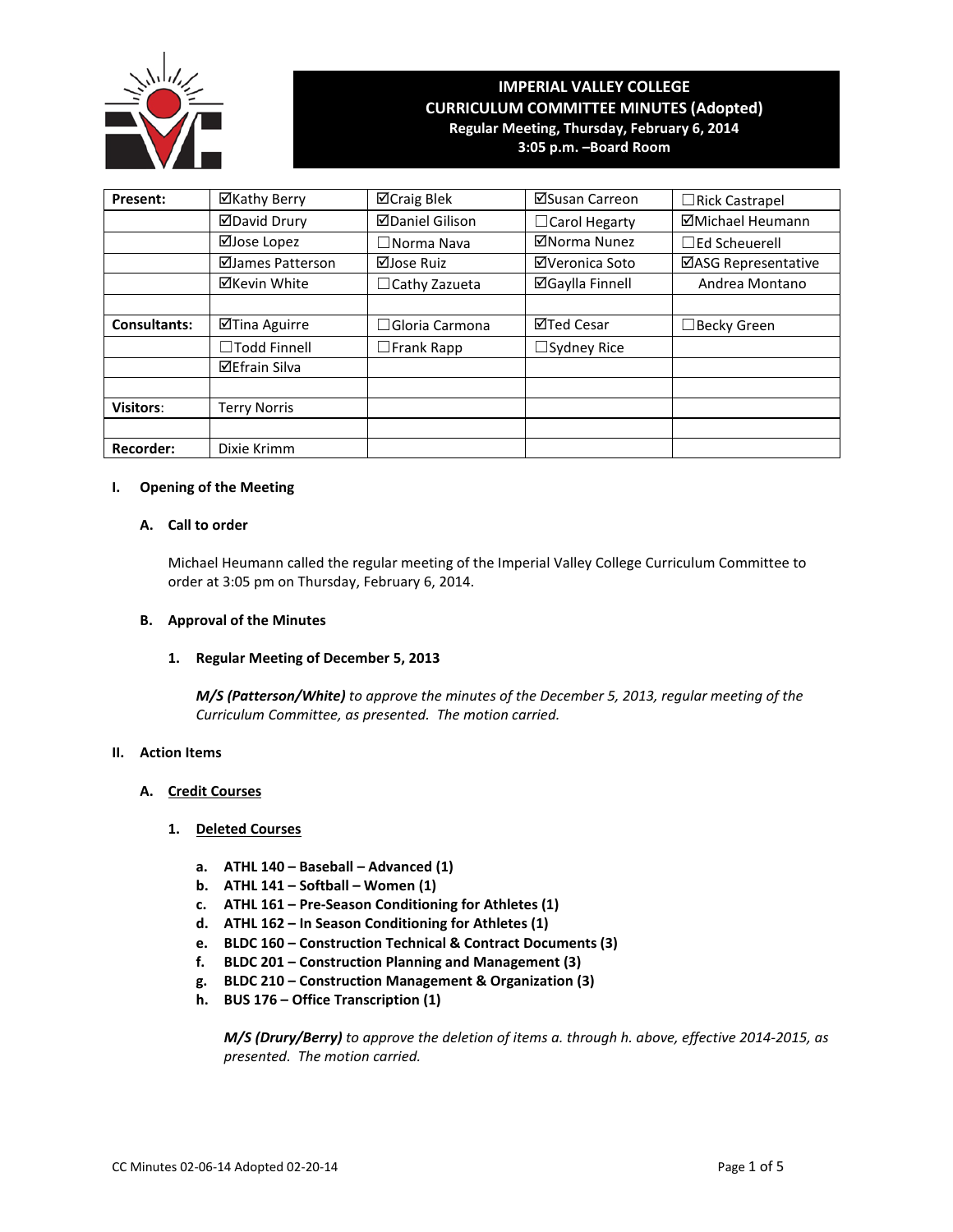### **2. Revised Courses**

- **a. ATHL 120 – Intercollegiate Cross Country & PE (2)**
- **b. ATHL 122 – Intercollegiate Volleyball & PE (2)**
- **c. ATHL 124 – Intercollegiate Men's Soccer & PE (2)**
- **d. ATHL 128 – Intercollegiate Men's Basketball & PE 1 (2)**
- **e. ATHL 130 – Intercollegiate Women's Basketball & PE 1 (2)**
- **f. ATHL 133 – Intercollegiate Baseball & PE (2)**
- **g. ATHL 135 – Intercollegiate Softball & PE (2)**
- **h. ATHL 137 – Intercollegiate Men's Tennis & PE (2)**

*M/S (Drury/Nunez) to approved the renumbering, increase of repeatability to 3 times, and updates to title and/or TOP code, prerequisite/recommended preparation, unit value and contact hours from 180 to 175 per new Commission On Athletics (COA) rules for items a. through h. above, effective 2014-2015, as presented. The motion carried.*

David Drury explained that coaches can spend 350 hours with athletes, 175 hours in their sport and 175 hours conditioning. The hours must be tracked. Kathy mentioned that the revision assists with FTES calculations.

- **i. AU T 120 – Automotive Machine Shop (4)**
- **j. AU T 122 – High Performance Engine Blueprinting I (4)**
- **k. AU T 125 – Automotive Brakes (4)**
- **l. AU T 155 – Suspension & Wheel Alignment (4)**
- **m. AU T 160 – Engine Performance Tune-Up (3)**
- **n. AU T 170 – Engine Diagnosis and Repair (3)**
- **o. AU T 210 – Automotive Air Conditioning (3)**
- **p. AU T 230 – Emissions Control & Computer Systems (3)**
- **q. AU T 231 – Auto Emission Control System (4)**

*M/S (Nunez/Blek) to approve the removal or update to recommended preparation for items i. through q. above, effective 2014-2015, as presented. The motion carried.*

- **r. CIS 125 – EXCEL II (1)**
- **s. HE 104 – First Aid and CPR (3)**
- **t. PE 143 – Advanced Basketball – Men (1)**
- **u. PE 144 – Advanced Basketball – Women (1)**
- **v. PSY 142 – Psychology of Adjustment (3)**
- **w. PSY 146 – Psychology of Human Sexuality (3)**
- **x. PSY 200 – Biological Psychology (3)**
- **y. PSY 204 – Developmental Psychology: Conception to Death (3)**
- **z. PSY 206 – Social Psychology (3)**
- **aa. PSY 208 – Abnormal Psychology (3)**
- **bb. PSY 212 – Research Methods in Psychology (3)**
- **cc. SOC 206 – Social Psychology (3)**

*M/S (Soto/Drury) to approve any of the following updates as indicated in CurricUNET: subject code, title, description, content, objectives, prerequisites, methods of evaluation, and textbooks for items r. through cc. above, effective 2014-2015, as presented. The motion carried.*

Veronica mentioned that the revisions addressed issues that needed to be corrected to meet C-ID requirements.

### **3. New Courses**

- **a. ATHL 121 – Out-of-Season Intercollegiate Cross Country & PE (2)**
- **b. ATHL 123 – Out-of-Season Intercollegiate Volleyball & PE (2)**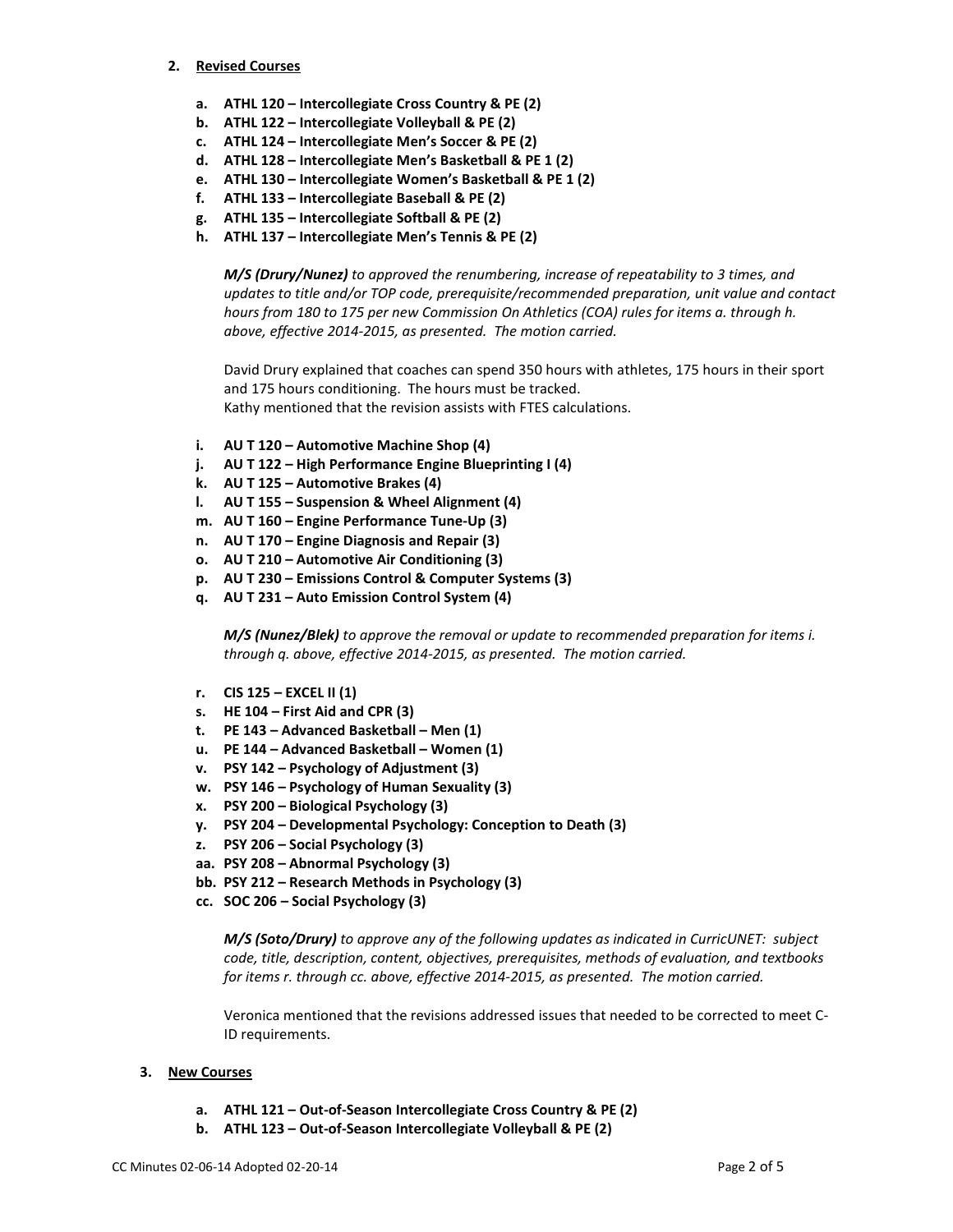- **c. ATHL 125 – Out-of-Season Intercollegiate Men's Soccer & PE (2)**
- **d. ATHL 126 – Intercollegiate Women's Soccer & PE (2)**
- **e. ATHL 127 – Out-of-Season Intercollegiate Women's Soccer & PE (2)**
- **f. ATHL 129 – Intercollegiate Men's Basketball & PE 2 (2)**
- **g. ATHL 131 – Intercollegiate Women's Basketball & PE 2 (2)**
- **h. ATHL 132 – Out-of-Season Intercollegiate Softball & PE (2)**
- **i. ATHL 134 – Out-of-Season Intercollegiate Softball & PE (2)**
- **j. ATHL 136 – Out-of-Season Intercollegiate Men's Tennis & PE (2)**
- **k. ATHL 138 – Out-of-Season Intercollegiate Women's Tennis & PE (2)**
- **l. ATHL 139 – Intercollegiate Women's Tennis & PE (2)**

*M/S (Drury/Berry) to approve the addition of ATHL 121, 123, 125, 126, 127, 129, 131, 132, 134, 136, 138, and 139, to the credit curriculum, effective 2014-2015, as presented. The motion carried.*

David Drury mentioned that the added courses would provide greater clarification for students by identifying the Women's and Men's courses in the schedule.

# **B. Degrees and Certificates**

# **1. Deleted Specialization Certificate**

**a. Building Construction Technology: Project Management Specialization**

*M/S (Blek/Nunez) to approve the deletion of Building Construction Technology: Project Management Specialization Certificate, effective 2014-2015, as presented. The motion carried.*

Efrain Silva explained that this specialization deletion is part of a restructuring process.

# **2. Inactivated Degree and Certificate**

### **a. Legal Assistant Program – Degree and Certificate**

*M/S (\_\_\_\_\_\_/\_\_\_\_\_\_) to approve the inactivation of the Legal Assistant Program - Degree and Certificate Program for a period not to exceed 3 years, effective 2014-2015, as presented. The motion was WITHDRAWN*

*This proposal was requested to be removed by Craig Blek. Upon further review of students in this major the department would like to keep this program active for another year.*

# **3. Revised Degrees and Certificates**

# **a. Alternative Energy-Solar Technology Certificate**

*M/S (White/Lopez) to approve the revision of the Electrical Technology: Solar Energy Specialization into the Alternative Energy-Solar Technology Certificate, effective 2014-2015, as presented. The motion carried.*

Efrain Silva explained that this revision lines up to NABCEP which is a certification that is beneficial to students.

- **b. Business Administrative Assistant Degree and Certificate**
- **c. Business Office Technician Degree and Certificate**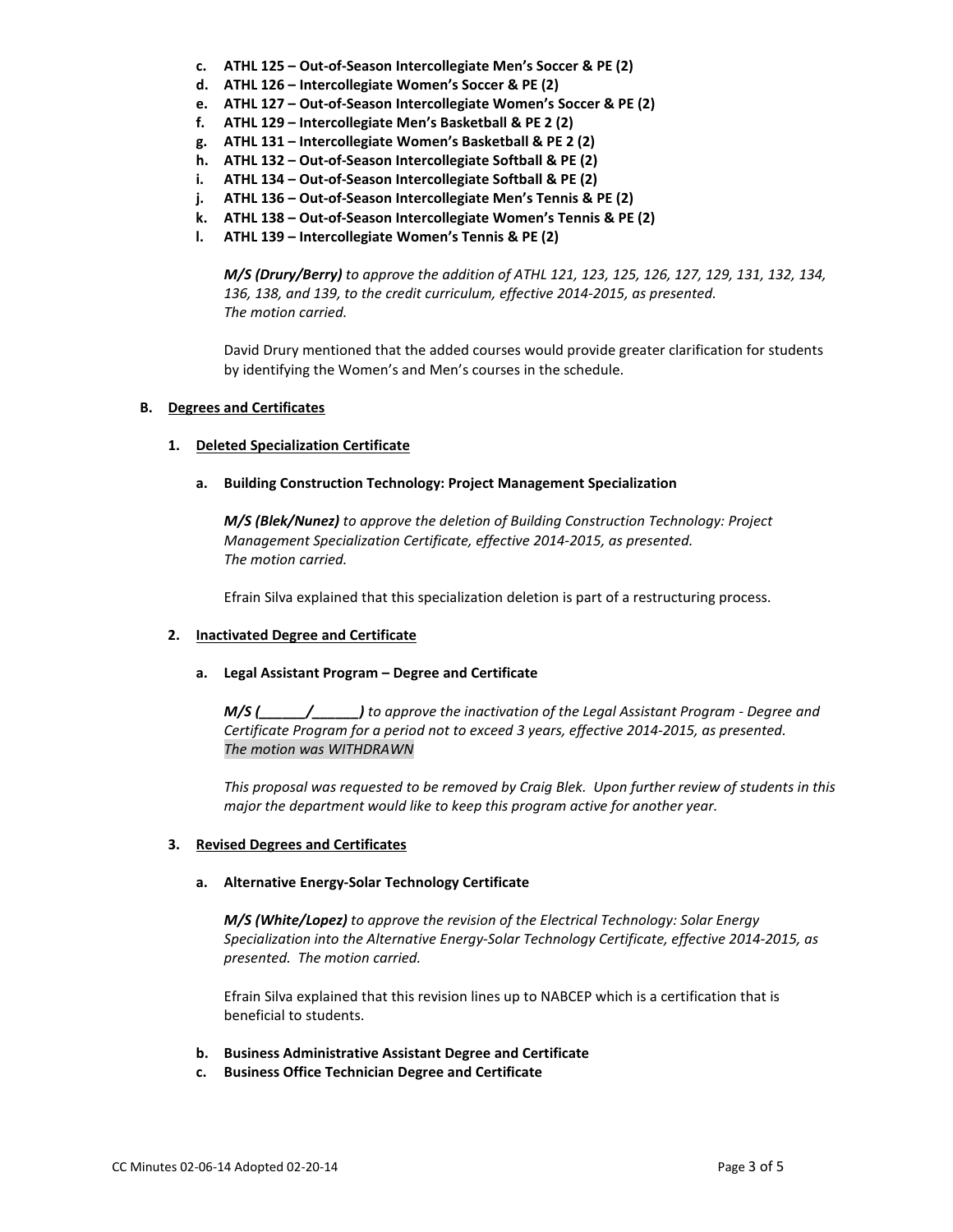*M/S (Blek/Drury) to approve the update to the Business Administrative Assistant and Business Office Technician Degree and Certificate programs to reflect the removal of BUS 176 as a required course, effective 2014-2015, as presented. The motion carried.*

### **d. Firefighter 1 Certificate**

*M/S (Nunez/Carreon) to approve the addition of FIRE 117 as a required course and to add PE 102 as an "or" option for PE 104 to the Firefighter 1 Certificate, effective 2014-2015, as presented. The motion carried.*

Content in FIRE 117 is required of firefighters. More modifications will be coming in the near future.

### **e. Kinesiology for Transfer Degree**

### **f. Physical Education Degree**

*M/S (Drury/Blek) to approve the revisions to the Kinesiology and Physical Education Degrees to reflect ATHL course revisions, effective 2014-2015, as presented. The motion carried.*

### **g. Nursing (R.N.) Degree**

*M/S (Carreon/Drury) to approve the revision of the major prerequisite for the Nursing (R.N.) Degree from PSY 101 to PSY 204, effective 2014-2015, as presented. The motion carried.*

Susan Carreon explained that the department is preparing for the transition to the Transfer Degree and the revision of the prerequisite aligns more accurately to the degree.

### **h. Psychology Degree (Psychology for Transfer)**

*M/S (Nunez/Soto) to approve the revision of the Psychology Degree Programs, from Associate in Arts (A.A.) Degree to Associate in Arts for Transfer (A.A.-T.) Degree, effective 2014-2015, as presented. The motion carried.*

# **2. New Certificates**

- **a. Brakes, Suspension, and Steering Specialization Certificate**
- **b. Electrical/Electronic and Air Conditioning Specialization Certificate**
- **c. Engine Performance and Drivability Specialization Certificate**
- **d. Engine Repair and Machinist Specialization Certificate**
- **e. Transmission and Power Train Specialization Certificate**

*M/S (Lopez/White) to approve the addition of the Specialization Certificates a. through e. above, effective 2014-2015, as presented. The motion carried.*

Efrain Silva explained that the 39 unit Automotive Technology program is tied to ASE Certification. The restructuring allows students to obtain certification in specialized areas. Jose Lopez stated that these certificates are more practical for students.

### **III. Discussion Items**

None

### **IV. Information Items**

### **1. CurricUNET META**

Michael announced that since funding has been provided, the META upgrade will be coming soon.